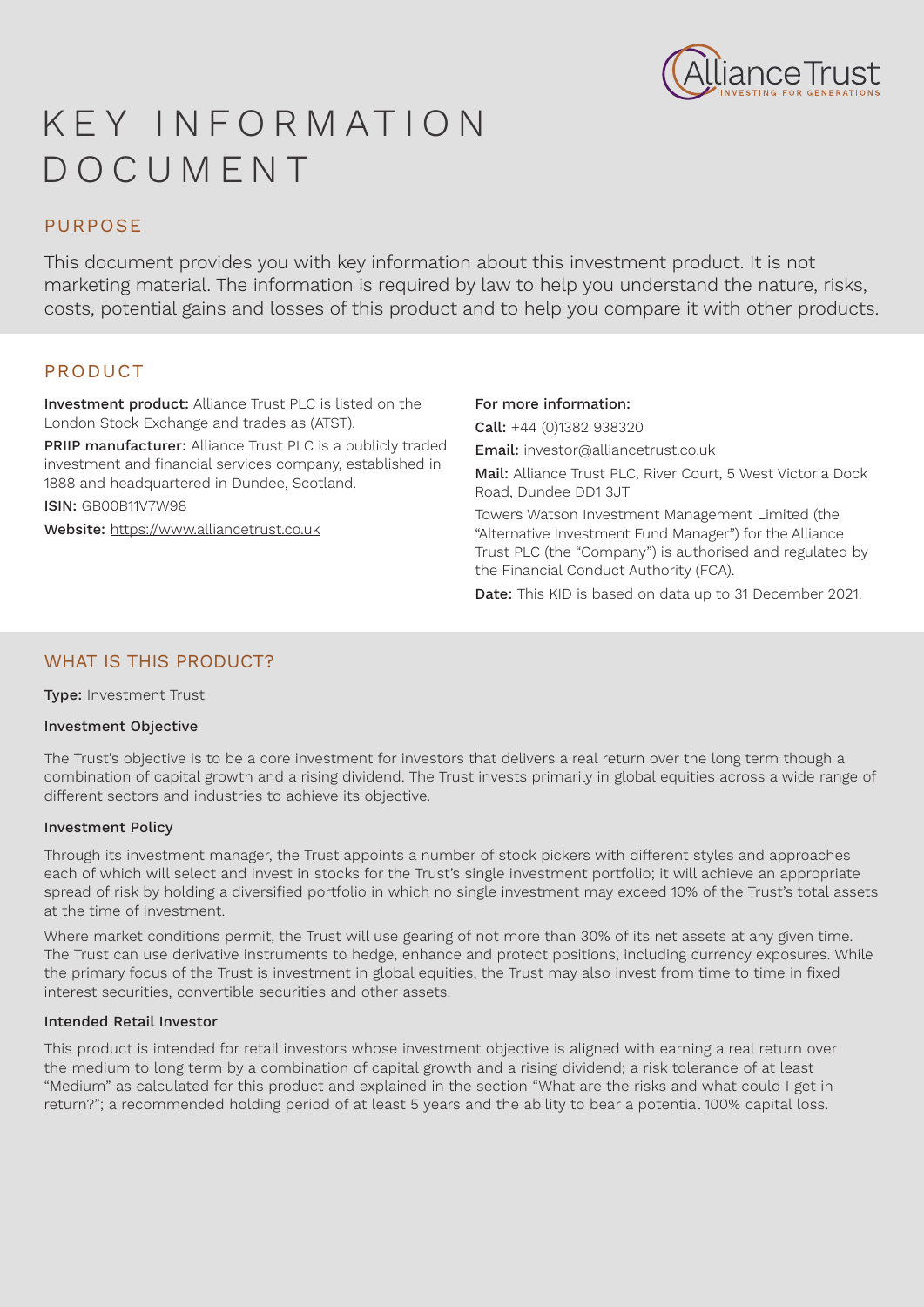# WHAT ARE THE RISKS AND WHAT COULD I GET IN RETURN?

#### Summary Risk Indicator





The risk indicator assumes you keep the product for 5 years. The actual risk can vary significantly if you cash in at an early stage and you may get back less. You may have to sell at a price that significantly impacts on how much you get back.

The summary risk indicator is a guide to the level of risk of this product compared to other products. It shows how likely it is that the product will lose money because of movements in the markets, or because we are not able to pay you.

We have classified this product as 4 out of 7, which is a medium risk class. This rates the potential losses from future performance at a medium level.

Please refer to pages 10 and 11 of the Alliance Trust Investor Disclosure Document for full details on how the manager manages risk and to pages 19 and 20 which set out the key investment risks associated with the investment techniques employed in the management of the Alliance Trust portfolio:

www.alliancetrust.co.uk/globalassets/documents/aifmd-disclosures/alliance-trust-idd---march-2022.pdf

This product does not include any protection from future market performance so you could lose some or all of your investment.

#### Performance Scenarios

This table shows the money you could get back over the next 5 years, under different scenarios, assuming that you invest £10,000.

The performance scenarios shown are calculated based on historical performance from the past 5 years up to December 2021. Where markets have shown consistent growth over the period used, performance scenarios can be optimistic and actual experience may be significantly worse than shown. Past performance may not be indicative of future results.

| Investment £10,000                                       |                                     |           |            |            |  |  |
|----------------------------------------------------------|-------------------------------------|-----------|------------|------------|--|--|
| <b>Scenarios</b>                                         |                                     | 1 year    | 3 years    | 5 years    |  |  |
| Stress scenario                                          | What you might get back after costs | £5,752    | £5,021     | £3,973     |  |  |
|                                                          | Average return each year            | $-42.48%$ | $-20.52\%$ | $-16.86\%$ |  |  |
| Unfavourable scenario                                    | What you might get back after costs | £8.716    | £8,872     | £9,522     |  |  |
|                                                          | Average return each year            | $-12.84%$ | $-3.91%$   | $-0.98\%$  |  |  |
| Moderate scenario<br>What you might get back after costs |                                     | £10,989   | £13,252    | £15,981    |  |  |
|                                                          | Average return each year            | 9.89%     | 9.84%      | 9.83%      |  |  |
| Favourable scenario                                      | What you might get back after costs | £13,824   | £19,748    | £26,759    |  |  |
|                                                          | Average return each year            | 38.24%    | 25.46%     | 21.76%     |  |  |

The scenarios shown illustrate how your investment could perform. You can compare them with the scenarios of other products. The scenarios presented are an estimate of future performance based on evidence from the past on how the value of this investment varies, and are not an exact indicator. What you get will vary depending on how the market performs and how long you keep the investment. The stress scenario shows what you might get back in extreme market circumstances, and it does not take into account the situation where we are not able to pay you.

# WHAT HAPPENS IF ALLIANCE TRUST IS UNABLE TO PAY OUT?

As a shareholder in Alliance Trust, you would not be able to make a claim to the Financial Services Compensation Scheme about Alliance Trust.